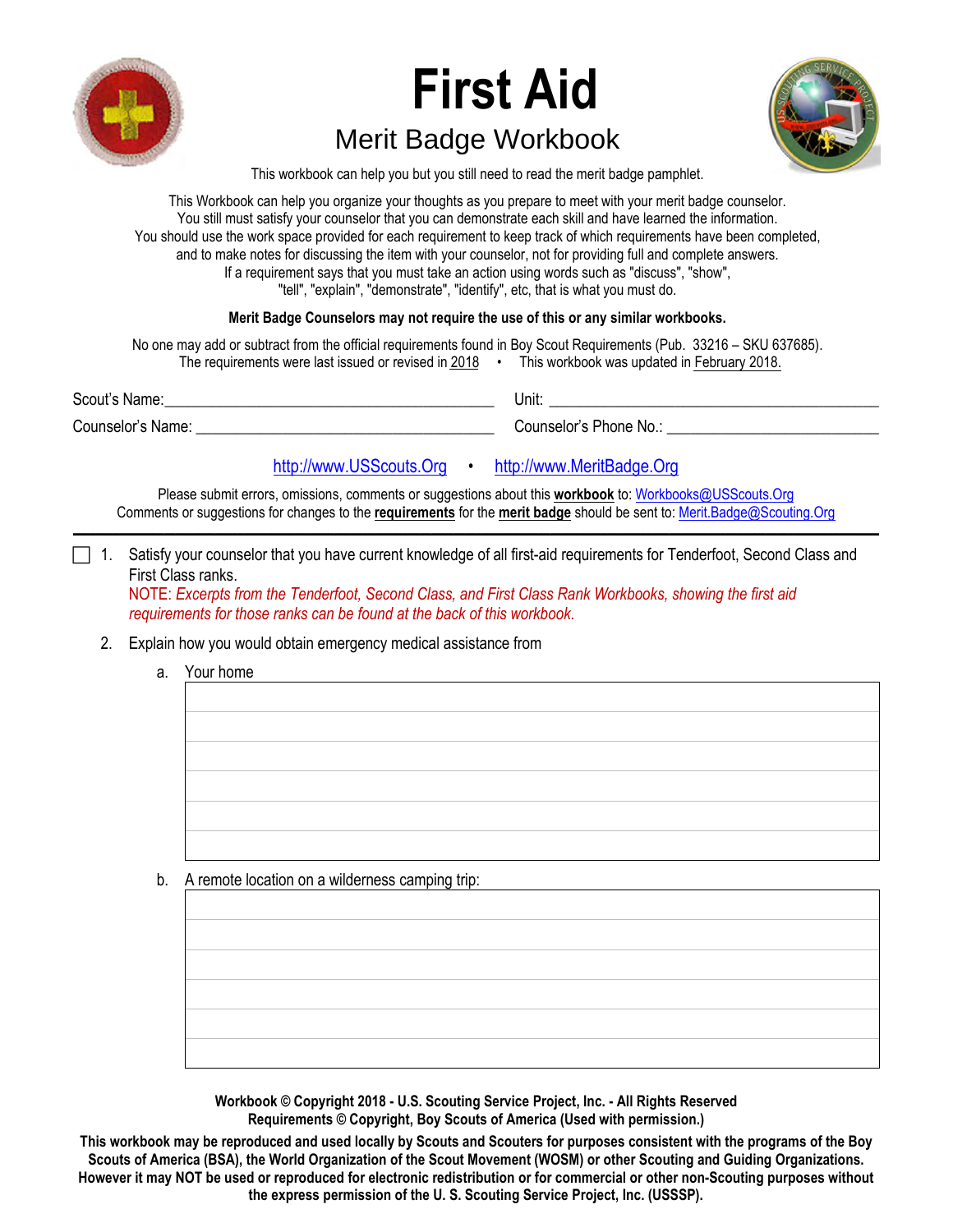# c. An activity on open water:

# 3. Define the term triage.

Explain the steps necessary to assess and handle a medical emergency until help arrives..

4. Explain the universal precautions as applied to the transmission of infections.

Discuss the ways you should protect yourself and the victim while administering first aid..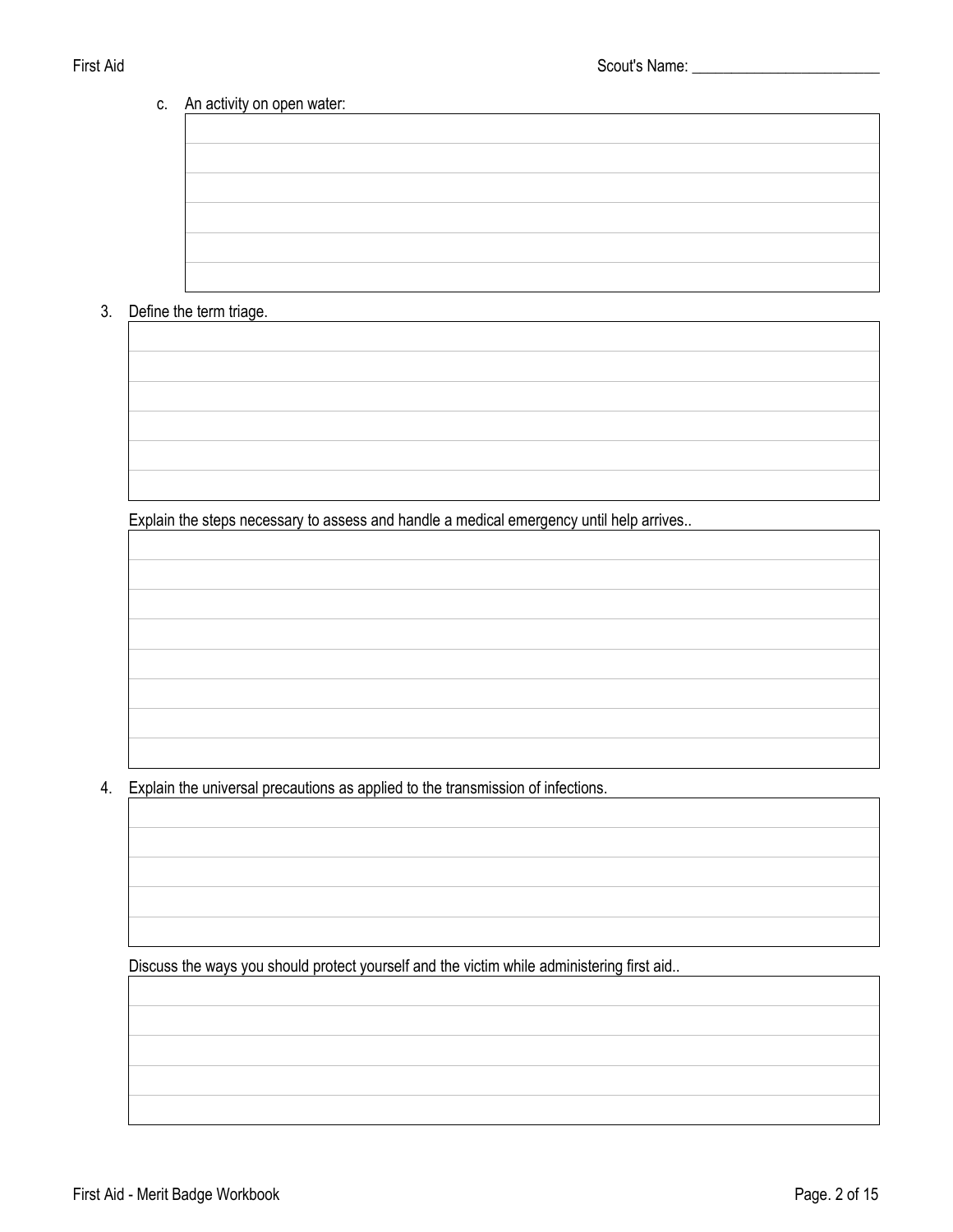- 5. Prepare a first-aid kit for your home. Display and discuss its contents with your counselor.
- 6. Describe the early signs and symptoms of each of the following and explain what actions you should take:
	- a. Shock

# b. Heart attack

c. Stroke

| $   -$ |  |  |
|--------|--|--|
|        |  |  |
|        |  |  |
|        |  |  |
|        |  |  |
|        |  |  |
|        |  |  |
|        |  |  |

# 7. Do the following:

a. Describe the conditions that must exist before performing CPR on a person.

Then demonstrate proper CPR technique using a training device approved by your counselor.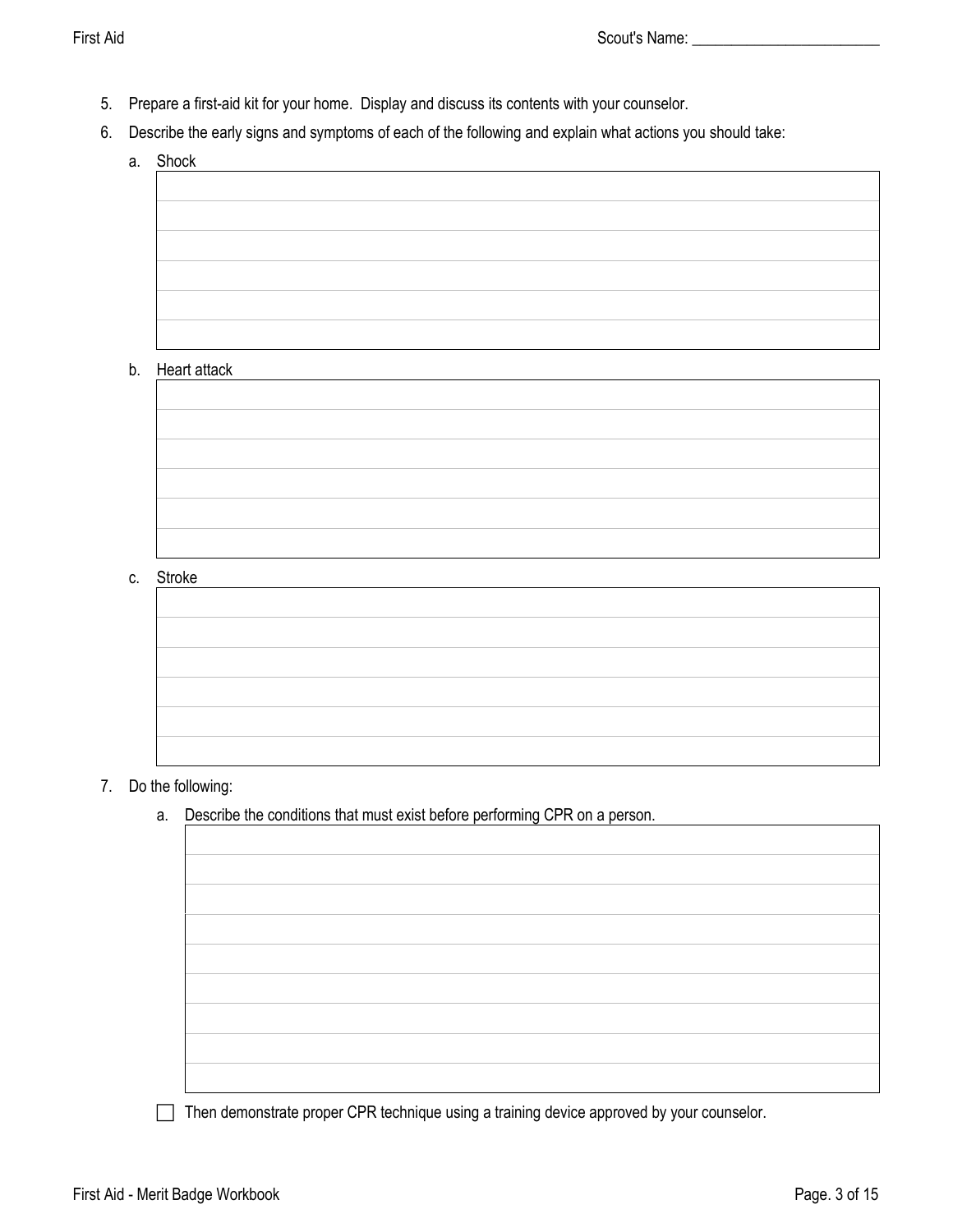b. Explain the use of an automated external defibrillator (AED).

Identify the location of the AED at your school, place of worship, and troop meeting place, if one is present.

8. Show the steps that need to be taken for someone suffering from a severe cut on the leg and on the wrist.

Tell the dangers in the use of a tourniquet and the conditions under which its use is justified.

9 . Explain when a bee sting could be life threatening and what action should be taken for prevention and for first aid.

| When:       |  |
|-------------|--|
|             |  |
| Prevention: |  |
|             |  |
|             |  |
|             |  |
| First aid.  |  |
|             |  |
|             |  |
|             |  |
|             |  |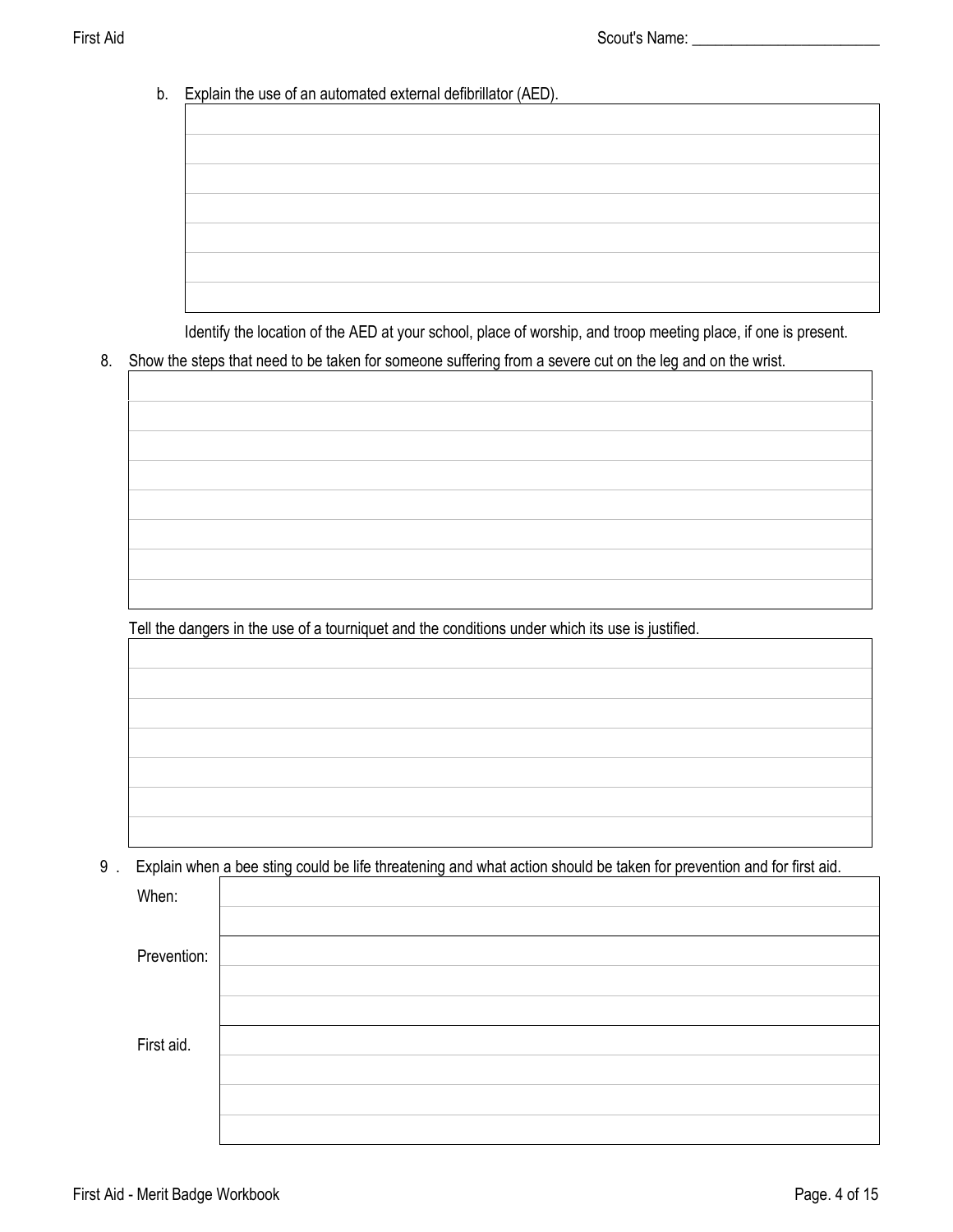10. Describe the signs and symptoms and demonstrate the proper procedures for handling and immobilizing suspected closed and open fractures or dislocations of the

| a. | Forearm      |
|----|--------------|
|    |              |
|    |              |
|    |              |
|    |              |
|    |              |
|    |              |
|    |              |
|    | b. Wrist     |
|    |              |
|    |              |
|    |              |
|    |              |
|    |              |
|    |              |
|    |              |
|    |              |
|    | c. Upper leg |
|    |              |
|    |              |
|    |              |
|    |              |
|    |              |
|    |              |
|    |              |
|    | d. Lower leg |
|    |              |
|    |              |
|    |              |
|    |              |
|    |              |
|    |              |
|    |              |
|    | e. Ankle     |
|    |              |
|    |              |
|    |              |
|    |              |
|    |              |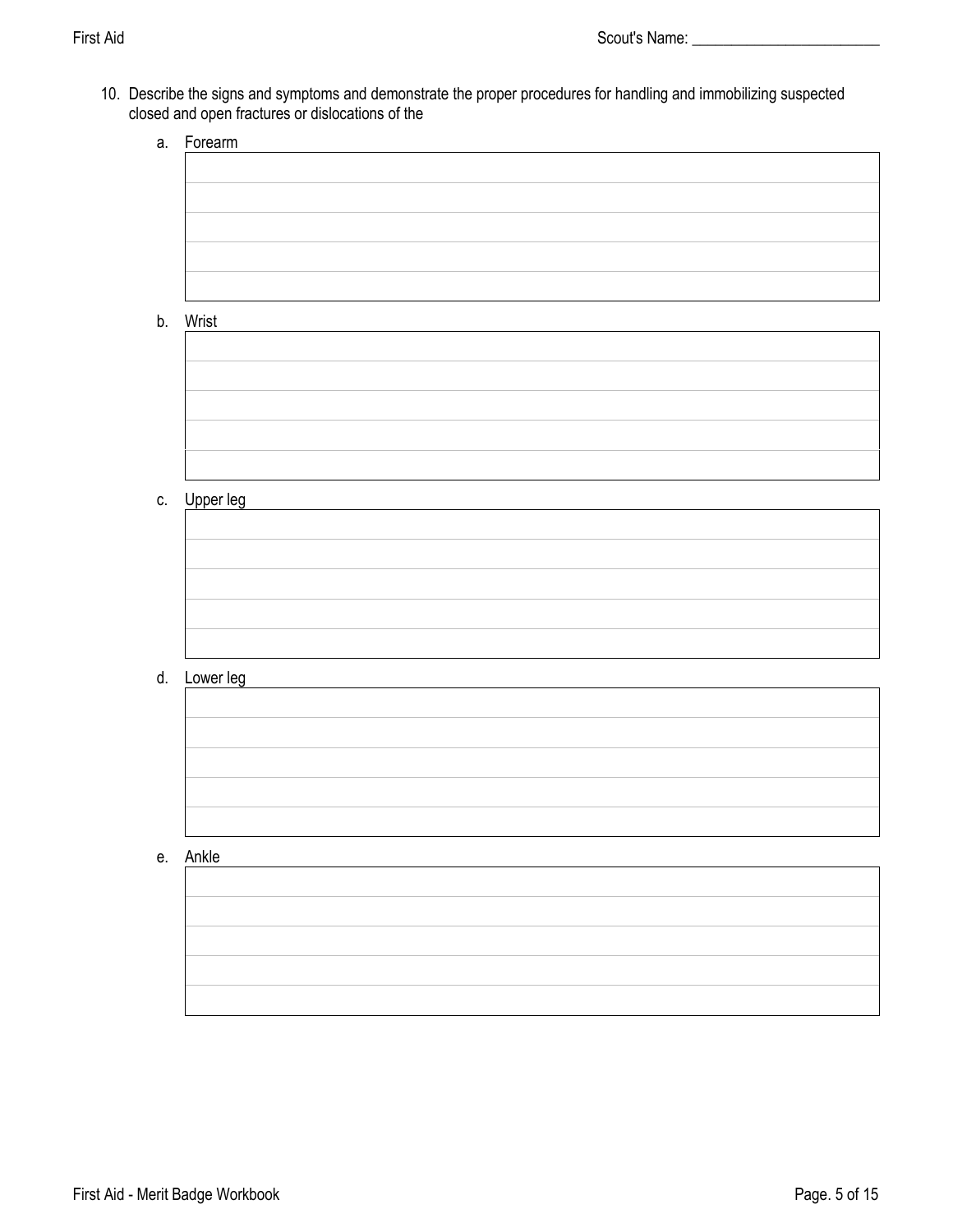11. Describe the signs, symptoms and possible complications and demonstrate care for someone with a suspected injury to the head, neck, or back.

12. Describe the symptoms, proper first-aid procedures, and possible prevention measures for the following conditions:

| а.           | Anaphylaxis /<br>allergic reactions        |  |
|--------------|--------------------------------------------|--|
| b.           | <b>Bruises</b>                             |  |
| $\mathtt{C}$ | Sprains or strains                         |  |
|              | d. Hypothermia                             |  |
| е.           | Frostbite                                  |  |
| $f_{\rm{r}}$ | Burns - first, second,<br>and third degree |  |
| g.           | Convulsions/seizures                       |  |
|              |                                            |  |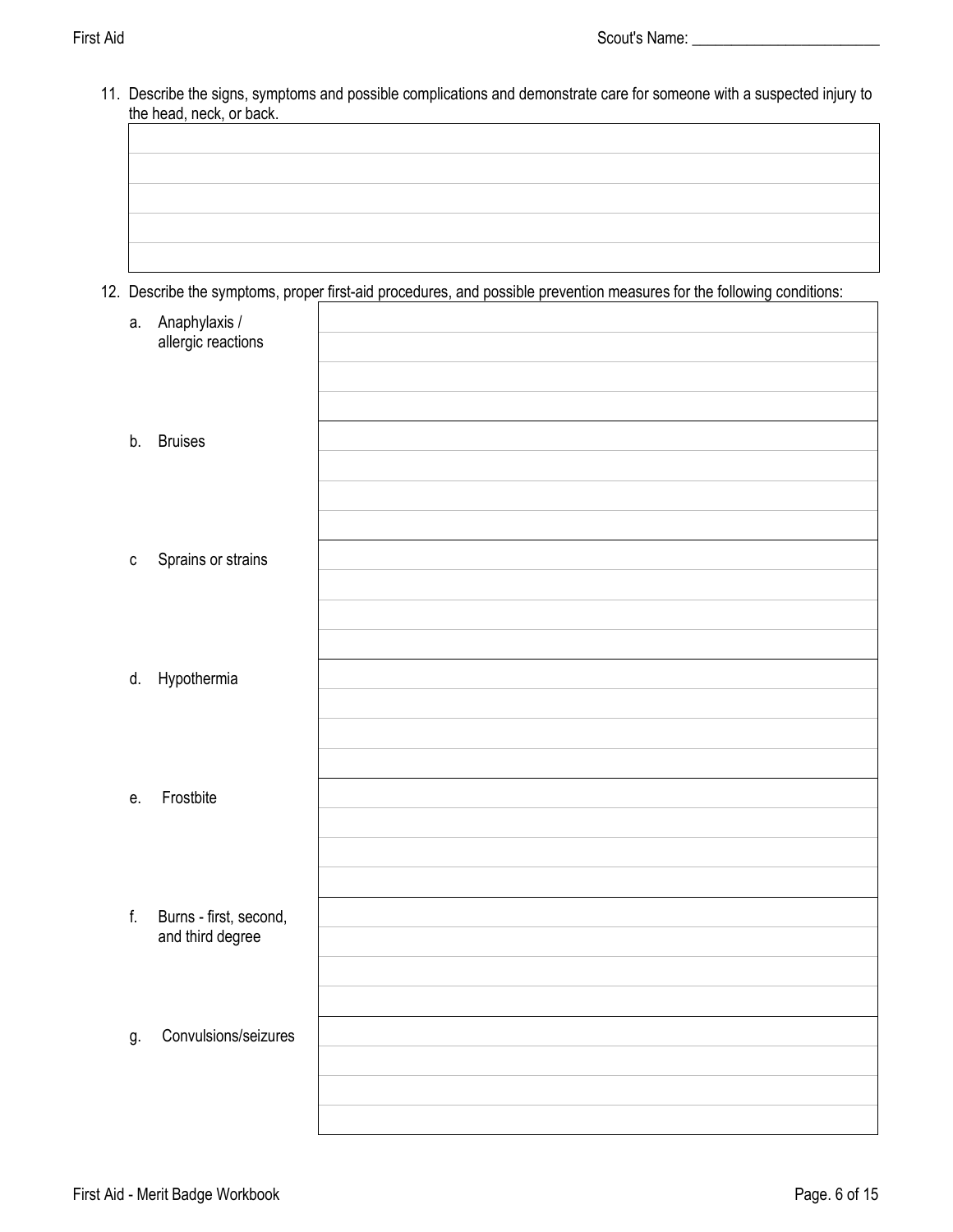| h.           | Dehydration            |  |
|--------------|------------------------|--|
|              |                        |  |
|              |                        |  |
|              |                        |  |
| i.           | Muscle cramps          |  |
|              |                        |  |
|              |                        |  |
|              |                        |  |
| j.           | Heat exhaustion        |  |
|              |                        |  |
|              |                        |  |
|              |                        |  |
| k.           | Heat stroke            |  |
|              |                        |  |
|              |                        |  |
|              |                        |  |
| $\mathbf{L}$ | Abdominal pain         |  |
|              |                        |  |
|              |                        |  |
|              |                        |  |
|              | m. Broken, chipped, or |  |
|              | loosened tooth         |  |
|              |                        |  |
|              |                        |  |

# 13. Do the following:

a. Describe the conditions under which an injured person should be moved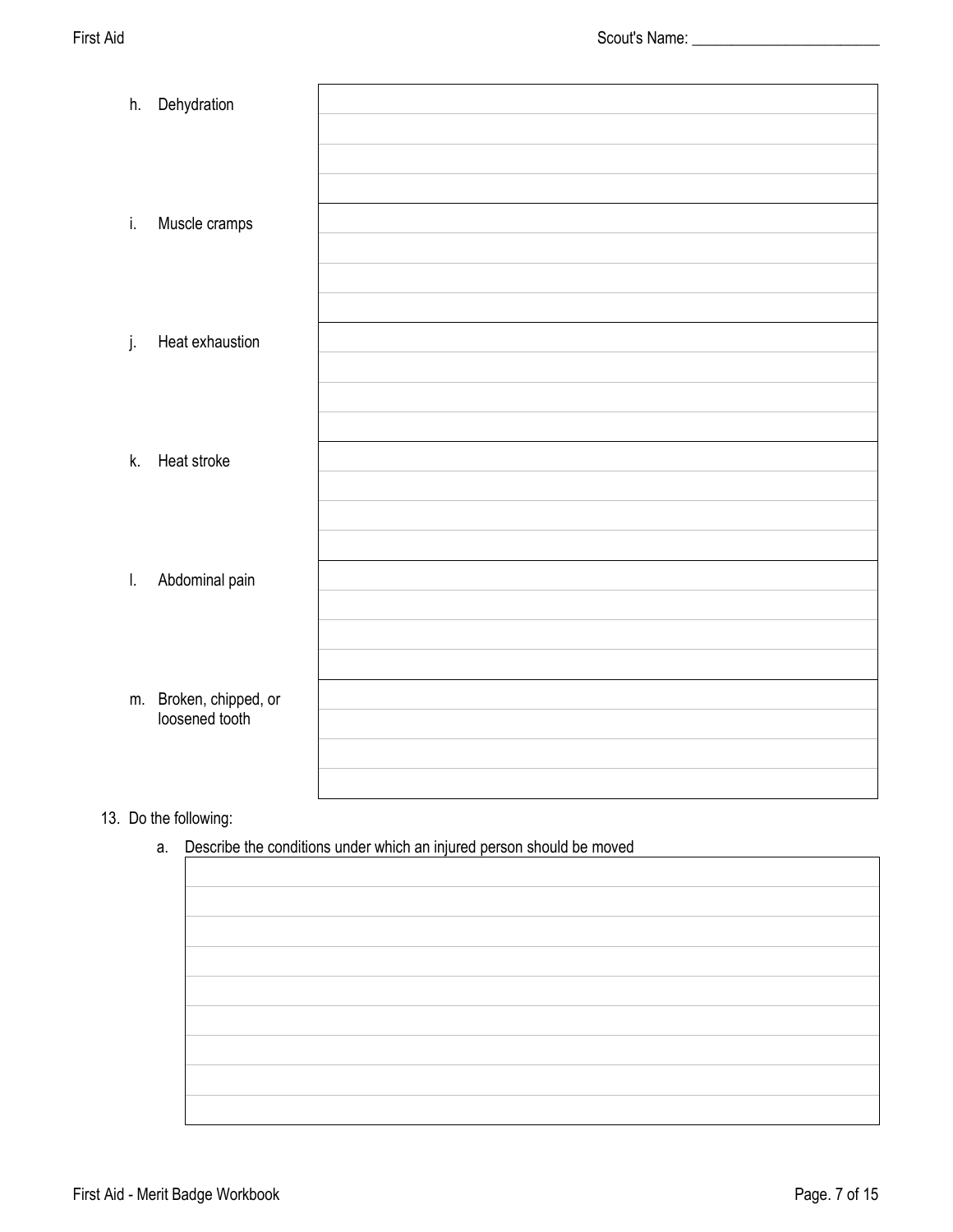| b. | If a sick or an injured person must be moved, tell how you determine the best method.                |
|----|------------------------------------------------------------------------------------------------------|
|    |                                                                                                      |
|    |                                                                                                      |
|    |                                                                                                      |
|    |                                                                                                      |
|    |                                                                                                      |
|    |                                                                                                      |
|    |                                                                                                      |
|    |                                                                                                      |
|    |                                                                                                      |
|    |                                                                                                      |
|    |                                                                                                      |
|    |                                                                                                      |
|    |                                                                                                      |
|    | Demonstrate this method.                                                                             |
| C. | With helpers under your supervision, improvise a stretcher and move a presumably unconscious person. |
|    | 14. Teach another Scout a first-aid skill selected by your counselor.                                |

**When working on merit badges, Scouts and Scouters should be aware of some vital information in the current edition of the** *Guide to Advancement* **(BSA publication 33088). Important excerpts from that publication can be downloaded from <http://usscouts.org/advance/docs/GTA-Excerpts-meritbadges.pdf>. You can download a complete copy of the** *Guide to Advancement* **from <http://www.scouting.org/filestore/pdf/33088.pdf>.**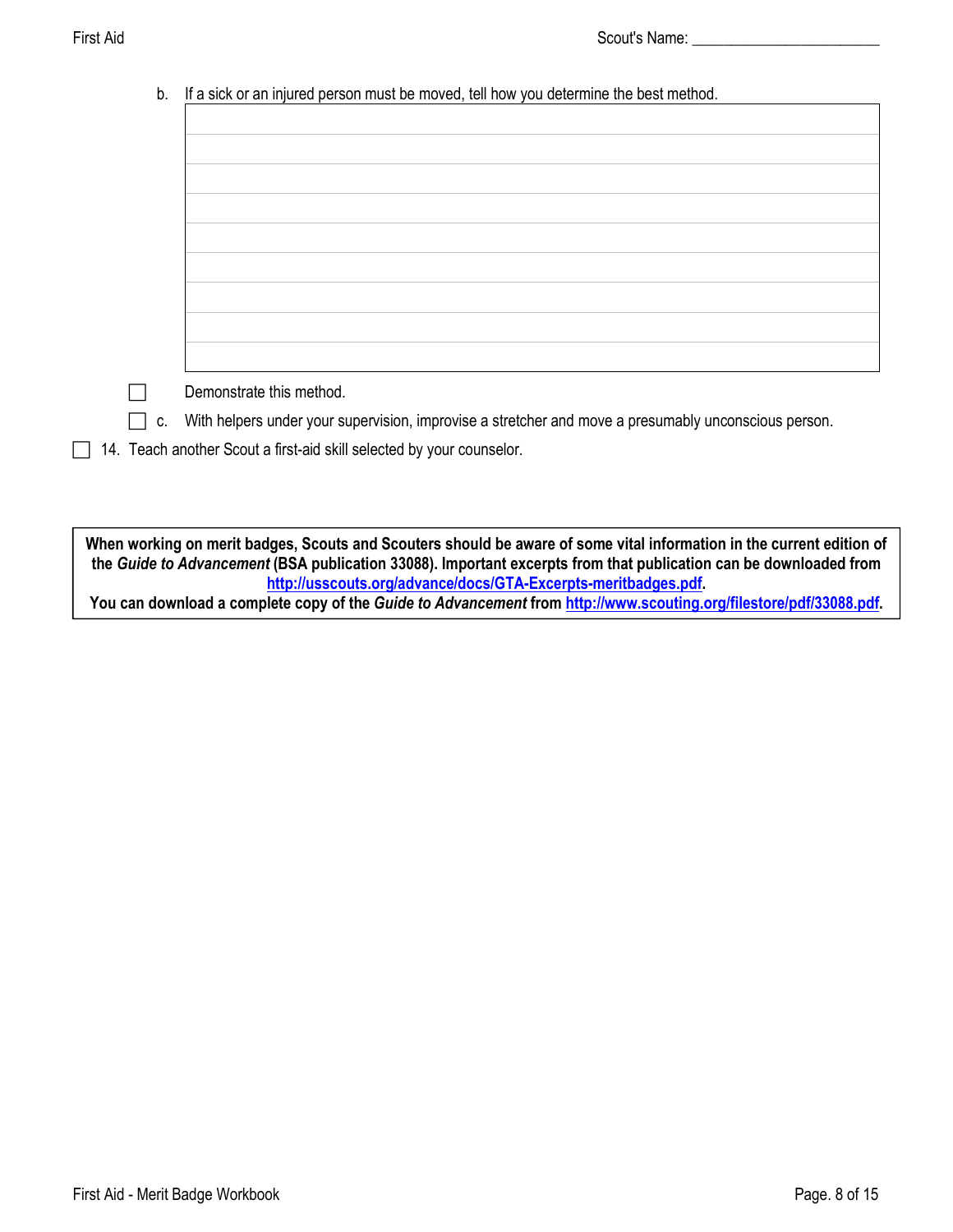|                                            | <b>TENDERFOOT</b> |
|--------------------------------------------|-------------------|
| <b>FIRST AID and NATURE</b>                |                   |
| Show first aid for the following:<br>4. a. |                   |
| • Simple cuts and scrapes                  |                   |
|                                            |                   |
|                                            |                   |
|                                            |                   |
|                                            |                   |
| • Blisters on the hand and foot            |                   |
|                                            |                   |
|                                            |                   |
|                                            |                   |
| • Minor (thermal/heat) burns or            |                   |
| scalds (superficial, or first degree)      |                   |
|                                            |                   |
|                                            |                   |
|                                            |                   |
| • Bites or stings of insects and ticks     |                   |
|                                            |                   |
|                                            |                   |
|                                            |                   |
| • Venomous snakebite                       |                   |
|                                            |                   |
|                                            |                   |
|                                            |                   |
| Nosebleed                                  |                   |
| $\bullet$                                  |                   |
|                                            |                   |
|                                            |                   |
|                                            |                   |
| • Frostbite and sunburn                    |                   |
|                                            |                   |
|                                            |                   |
|                                            |                   |
| • Choking                                  |                   |
|                                            |                   |
|                                            |                   |
|                                            |                   |
|                                            |                   |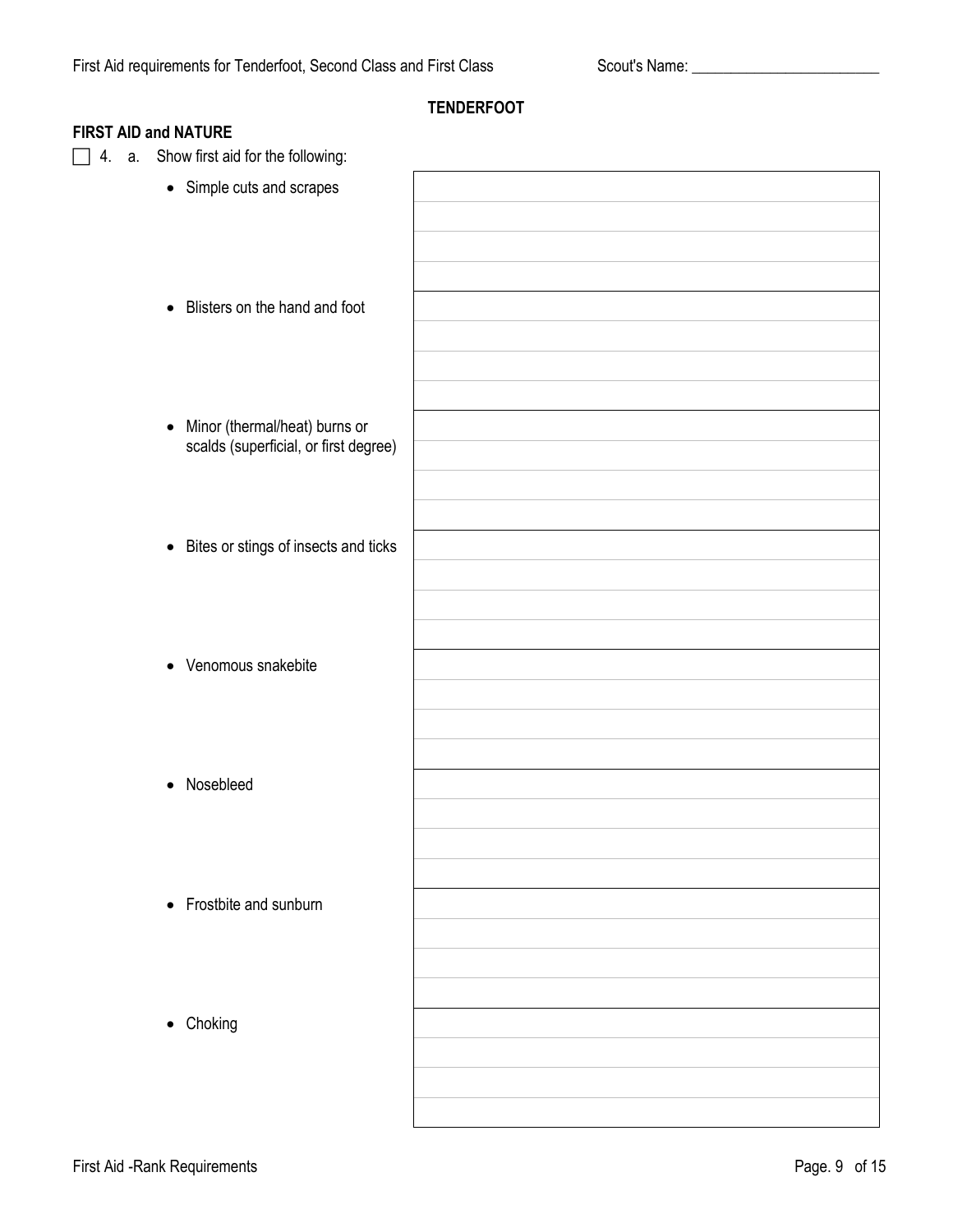| b. |                                                                                     | Describe common poisonous or hazardous plants; identify any that grow in your local area or campsite location.        |
|----|-------------------------------------------------------------------------------------|-----------------------------------------------------------------------------------------------------------------------|
|    |                                                                                     |                                                                                                                       |
|    |                                                                                     |                                                                                                                       |
|    |                                                                                     |                                                                                                                       |
|    |                                                                                     |                                                                                                                       |
|    | identify any that grow in your local area or campsite location.                     |                                                                                                                       |
|    |                                                                                     |                                                                                                                       |
|    | Tell how to treat for exposure to them.                                             |                                                                                                                       |
|    |                                                                                     |                                                                                                                       |
|    |                                                                                     |                                                                                                                       |
|    |                                                                                     |                                                                                                                       |
|    |                                                                                     |                                                                                                                       |
|    |                                                                                     |                                                                                                                       |
| C. | exposure listed in Tenderfoot requirements 4a and 4b.                               | Tell what you can do while on a campout or other outdoor activitiy to prevent or reduce the occurrence of injuries or |
|    | • Simple cuts and scrapes                                                           |                                                                                                                       |
|    |                                                                                     |                                                                                                                       |
|    |                                                                                     |                                                                                                                       |
|    | Blisters on the hand and foot<br>$\bullet$                                          |                                                                                                                       |
|    |                                                                                     |                                                                                                                       |
|    |                                                                                     |                                                                                                                       |
|    | Minor (thermal/heat) burns or<br>$\bullet$<br>scalds (superficial, or first degree) |                                                                                                                       |
|    |                                                                                     |                                                                                                                       |
|    |                                                                                     |                                                                                                                       |
|    | Bites or stings of insects and ticks<br>$\bullet$                                   |                                                                                                                       |
|    |                                                                                     |                                                                                                                       |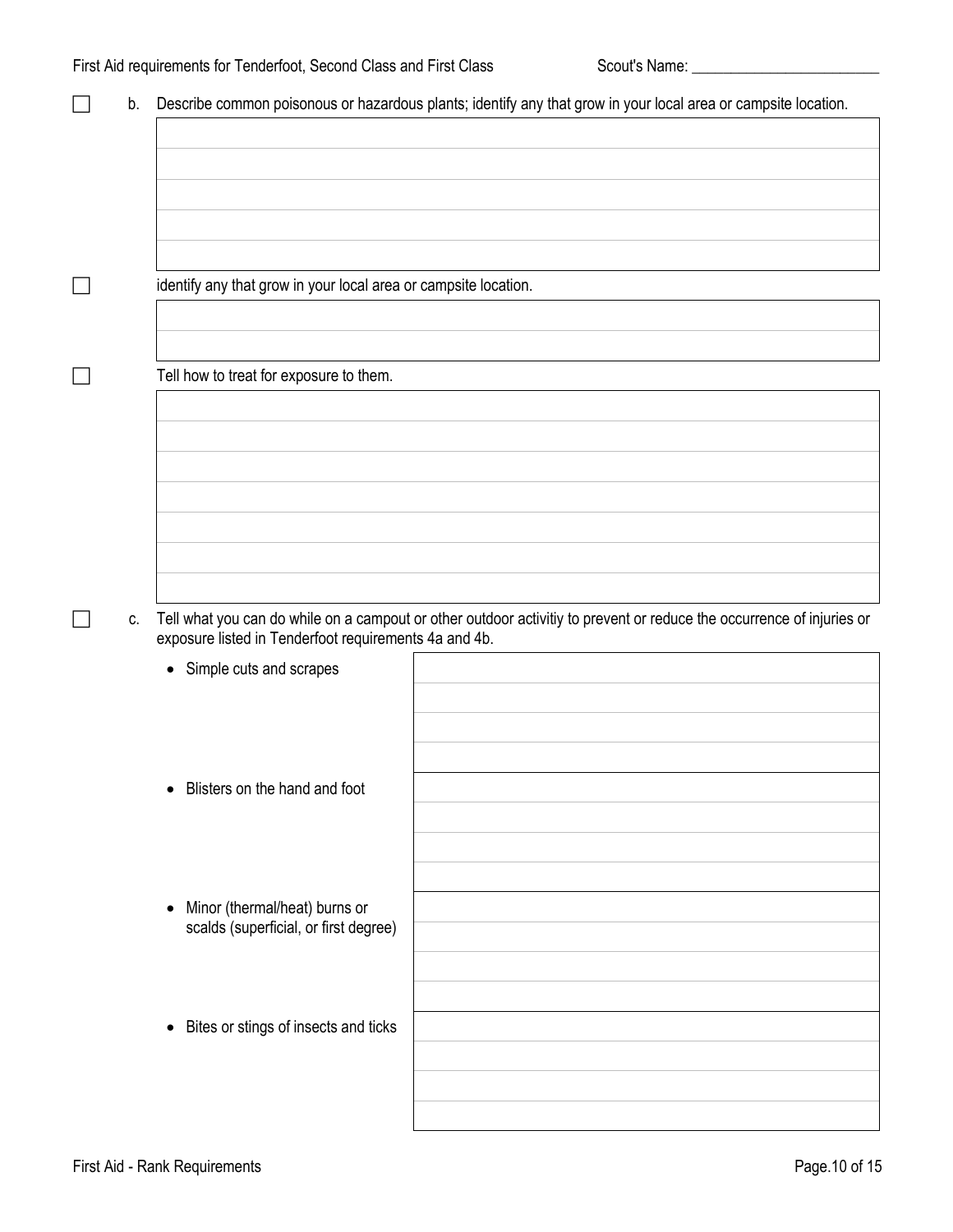| • Venomous snakebite            |  |
|---------------------------------|--|
|                                 |  |
| • Nosebleed                     |  |
|                                 |  |
| • Frostbite and sunburn         |  |
|                                 |  |
| • Choking                       |  |
|                                 |  |
| • Poisonous or hazardous plants |  |
|                                 |  |

d Assemble a personal first-aid kit to carry with you on future campouts and hikes.  $\Box$  Tell how each item in the kit would be used.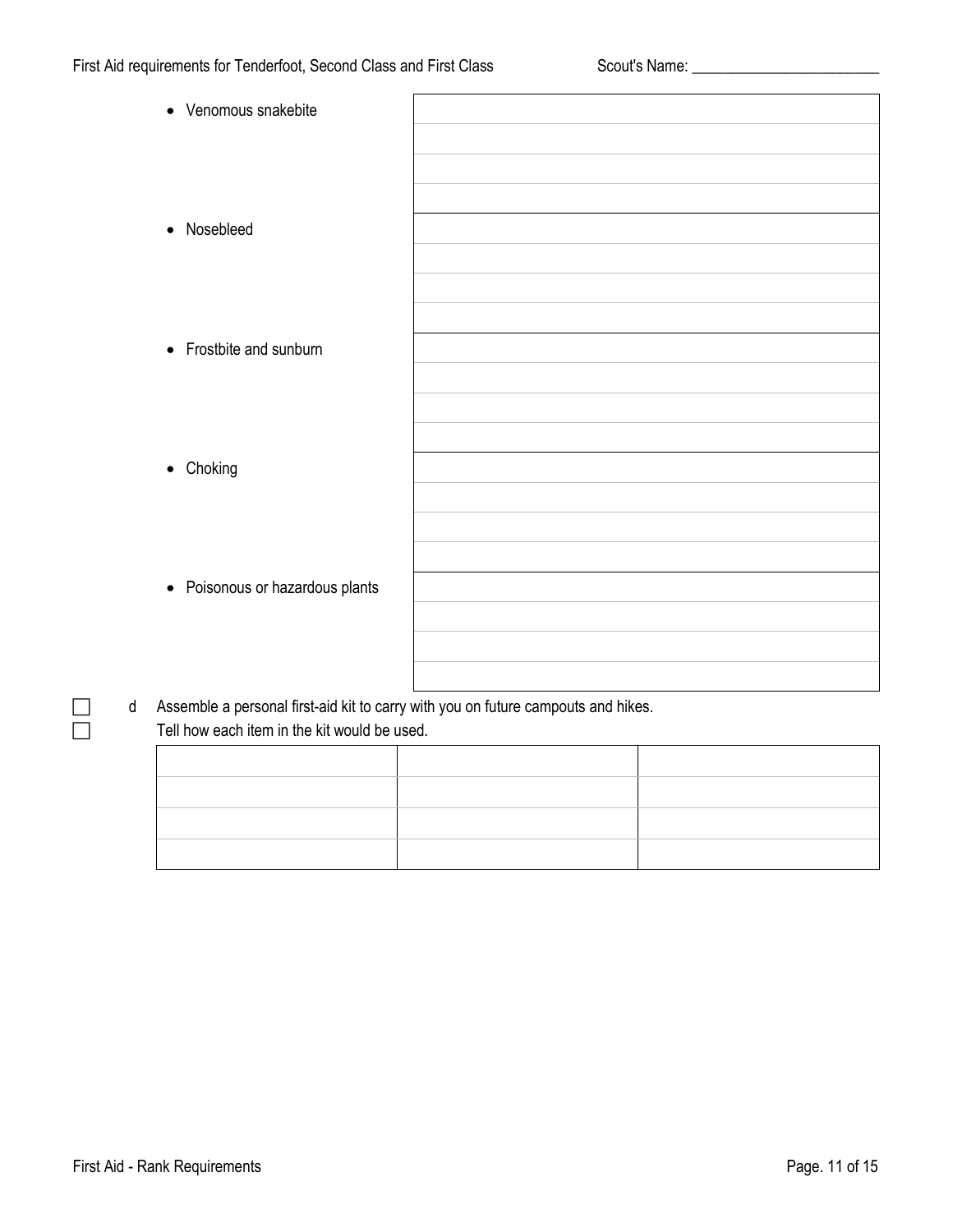|    |                                                                         | <b>SECOND CLASS</b>                                                                                                  |
|----|-------------------------------------------------------------------------|----------------------------------------------------------------------------------------------------------------------|
|    | FIRST AID AND EMERGENCY PREPAREDNESS                                    |                                                                                                                      |
|    | 6. a. Demonstrate first aid for the following:                          |                                                                                                                      |
|    | Object in the eye<br>$\bullet$                                          |                                                                                                                      |
|    | Bite of a warm-blooded animal<br>$\bullet$                              |                                                                                                                      |
|    | Puncture wounds from a splinter, nail, and fishhook                     |                                                                                                                      |
|    | Splinter                                                                |                                                                                                                      |
|    | Nail                                                                    |                                                                                                                      |
|    | Fishhook                                                                |                                                                                                                      |
|    | Serious burns (partial thickness, or second-degree)<br>$\bullet$        |                                                                                                                      |
|    | Heat exhaustion                                                         |                                                                                                                      |
|    | Shock<br>$\bullet$                                                      |                                                                                                                      |
|    | Heatstroke, dehydration, hypothermia, and hyperventilation<br>$\bullet$ |                                                                                                                      |
|    | Heatstroke                                                              |                                                                                                                      |
|    | Dehydration                                                             |                                                                                                                      |
|    | Hypothermia                                                             |                                                                                                                      |
|    | Hyperventilation                                                        |                                                                                                                      |
|    |                                                                         | b. Show what to do for "hurry" cases of stopped breathing, stroke, severe bleeding, and ingested poisoning.          |
|    | Stopped breathing                                                       |                                                                                                                      |
|    | <b>Stroke</b><br>$\bullet$                                              |                                                                                                                      |
|    | Severe bleeding<br>$\bullet$                                            |                                                                                                                      |
|    | Ingested poisoning<br>$\bullet$                                         |                                                                                                                      |
| C. | Class requirements 6a and 6b.                                           | Tell what you can do while on a campout or hike to prevent or reduce the occurrence of the injuries listed in Second |
|    | Injury                                                                  | How to prevent                                                                                                       |
|    | Object in the eye                                                       |                                                                                                                      |
|    |                                                                         |                                                                                                                      |
|    | Bite of a warm-blooded animal                                           |                                                                                                                      |
|    |                                                                         |                                                                                                                      |
|    | Puncture wounds from a splinter                                         |                                                                                                                      |
|    |                                                                         |                                                                                                                      |
|    | Puncture wounds from a nail                                             |                                                                                                                      |
|    |                                                                         |                                                                                                                      |
|    | Puncture wounds from a fishhook                                         |                                                                                                                      |
|    |                                                                         |                                                                                                                      |
|    | Serious burns                                                           |                                                                                                                      |

Heat exhaustion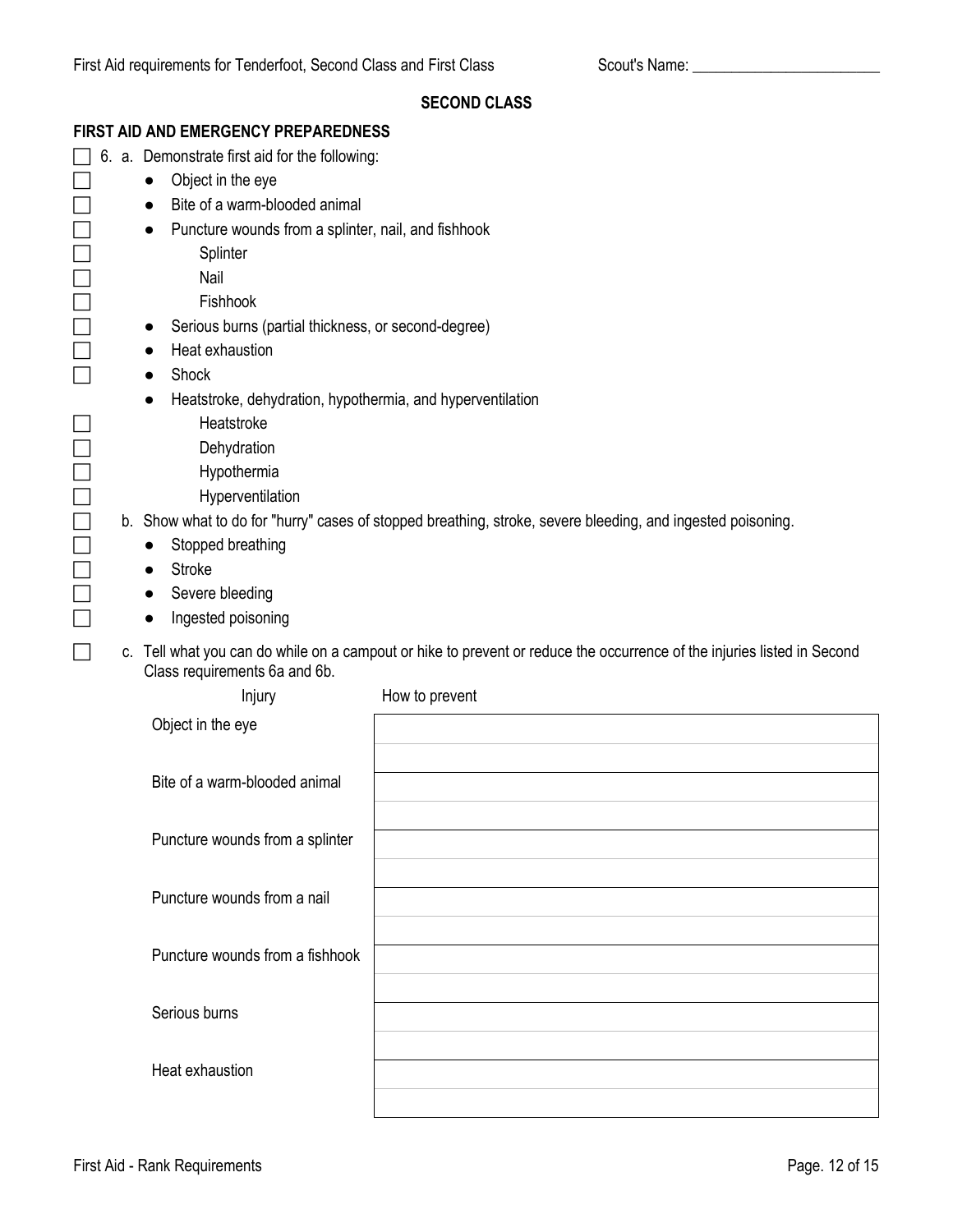| Shock              |                                                                                                         |
|--------------------|---------------------------------------------------------------------------------------------------------|
| Heatstroke         |                                                                                                         |
| Dehydration        |                                                                                                         |
| Hypothermia        |                                                                                                         |
| Hyperventilation   |                                                                                                         |
| Stopped breathing  |                                                                                                         |
| <b>Stroke</b>      |                                                                                                         |
| Severe bleeding    |                                                                                                         |
| Ingested poisoning |                                                                                                         |
|                    | d. Explain what to do in case of accidents that require emergency response in the home and backcountry. |
|                    |                                                                                                         |
|                    |                                                                                                         |
|                    |                                                                                                         |
|                    | Explain what constitutes an emergency and what information you will need to provide to a responder.     |

e. Tell how you should respond if you come upon the scene of a vehicular accident.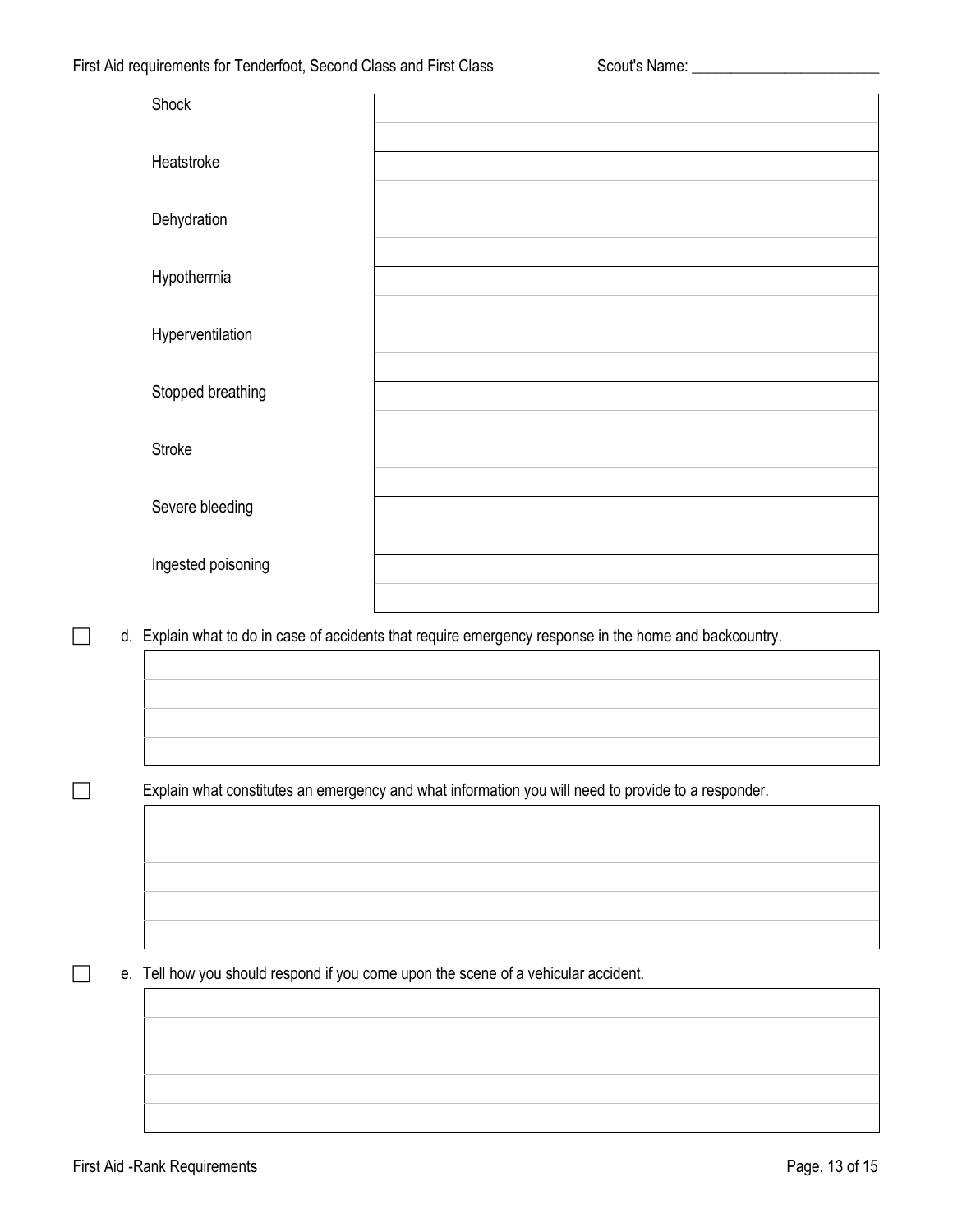| FIRST AID AND EMERGENCY PREPAREDNESS |                                                                                                                  |  |  |  |
|--------------------------------------|------------------------------------------------------------------------------------------------------------------|--|--|--|
|                                      | 7. a. Demonstrate bandages for a sprained ankle and for injuries on the head, the upper arm, and the collarbone. |  |  |  |
|                                      | Sprained ankle                                                                                                   |  |  |  |
|                                      | Injuries on the head                                                                                             |  |  |  |
|                                      | Injuries on the upper arm                                                                                        |  |  |  |
|                                      | Injuries on the collarbone                                                                                       |  |  |  |
|                                      | b. By yourself and with a partner, show how to:                                                                  |  |  |  |
|                                      | Transport a person from a smoke-filled room.                                                                     |  |  |  |
|                                      | Transport for at least 25 yards a person with a sprained ankle                                                   |  |  |  |
|                                      | c. Tell the five most common signals of a heart attack.                                                          |  |  |  |
| 1.                                   |                                                                                                                  |  |  |  |
|                                      |                                                                                                                  |  |  |  |
|                                      |                                                                                                                  |  |  |  |
|                                      |                                                                                                                  |  |  |  |
|                                      | 2.                                                                                                               |  |  |  |
|                                      |                                                                                                                  |  |  |  |
|                                      |                                                                                                                  |  |  |  |
|                                      |                                                                                                                  |  |  |  |
|                                      | 3.                                                                                                               |  |  |  |
|                                      |                                                                                                                  |  |  |  |
|                                      |                                                                                                                  |  |  |  |
|                                      |                                                                                                                  |  |  |  |
|                                      | 4.                                                                                                               |  |  |  |
|                                      |                                                                                                                  |  |  |  |
|                                      |                                                                                                                  |  |  |  |
|                                      | 5.                                                                                                               |  |  |  |
|                                      |                                                                                                                  |  |  |  |
|                                      |                                                                                                                  |  |  |  |
|                                      |                                                                                                                  |  |  |  |
|                                      | Explain the steps (procedures) in cardiopulmonary resuscitation (CPR).                                           |  |  |  |
|                                      |                                                                                                                  |  |  |  |
|                                      |                                                                                                                  |  |  |  |

**FIRST CLASS**